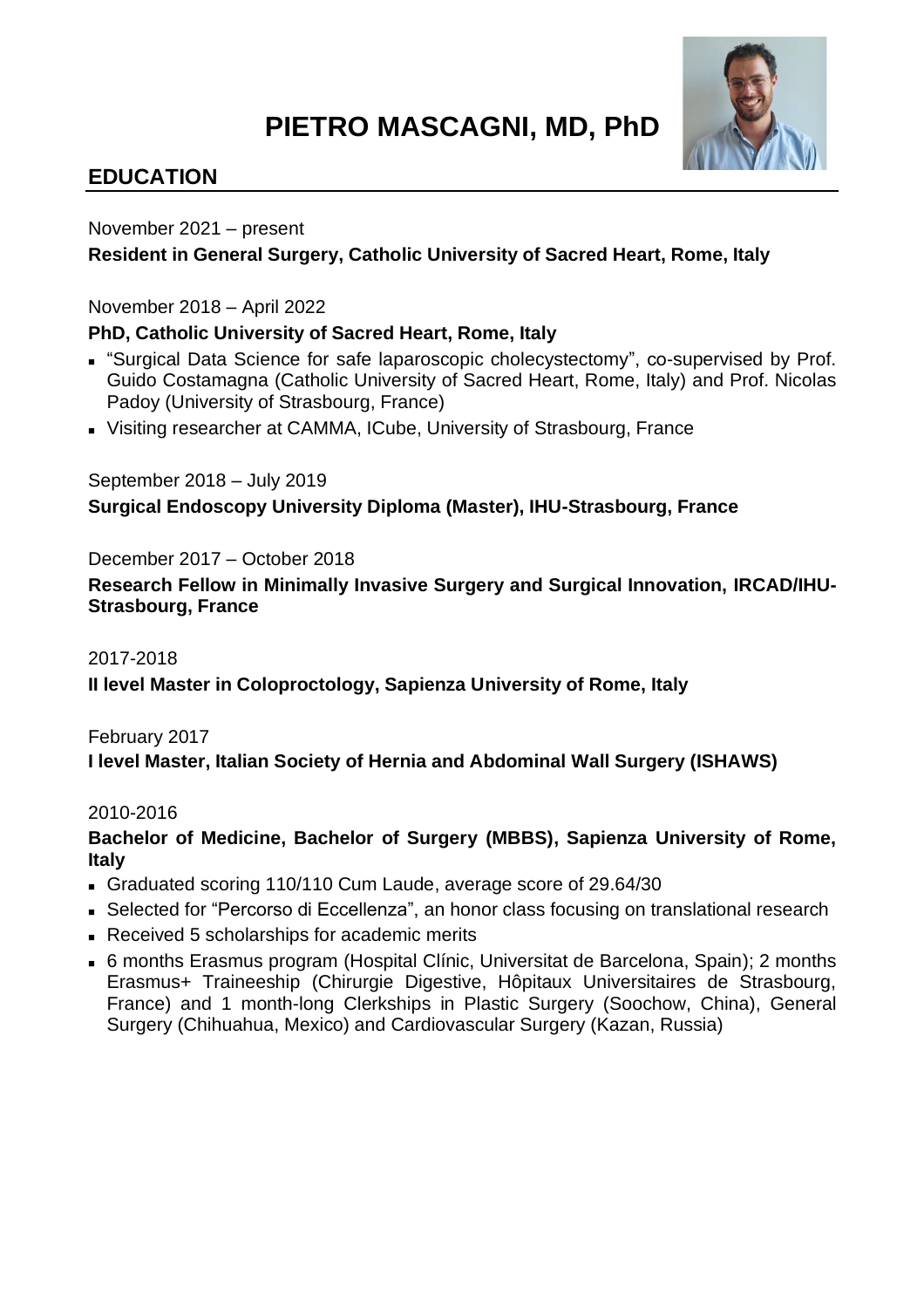# **PROFESSIONAL EXPERIENCE**

#### November 2021 - Present

# **Clinical Research Advisor, IHU-Strasbourg, Strasbourg, France**

#### January 2019 - Present

#### **Research supervisor, CAMMA lab, IHU-Strasbourg and Cattolica University of Rome**

- Co-supervisor of Dr Gayani Gunawardena, a graduating medical doctor from Cattolica University of Rome, Italy
- Thesis co-relator of Dr Giovanni Guglielmo Laracca, a physician specializing in General Surgery from Sapienza University of Rome, Italy
- Co-supervisor of Dr Maria Vannucci, a graduating medical doctor from Tor Vergata University of Rome, Italy
- Co-supervisor of interns from the "Imagerie, Robotique, Ingénierie pour le Vivant" (IRIV) Master of the University of Strasbourg

#### January 2019 - Present

#### **Surgical lab trainer at IHU-Strasbourg/IRCAD, France**

Laparoscopic General Surgery Intensive Course, Flexible Endoscopy for Surgeons, Surgical Endoscopy University Diploma, Bariatric Endoscopy Masterclass

#### January 2019 - Present

#### **Certified trainer, da Vinci System, Intuitive Surgical, Strasbourg, France**

#### December 2017 - Present

**Faculty at Business Engineering and Surgical Technologies (BEST), IHU-Strasbourg/IRCAD, France**

#### August 2017 - Present

#### **Coordinator of "GLORIA: gastroesophageal reflux application"**

- R&D to develop a wearable capable of monitoring gastroesophageal reflux disease and other functional gastrointestinal disorders of infants
- Incubated by the Pediatric Device Committee (PDC), Prof. James Wall, Stanford Byers Center for Biodesign, Stanford University, California, USA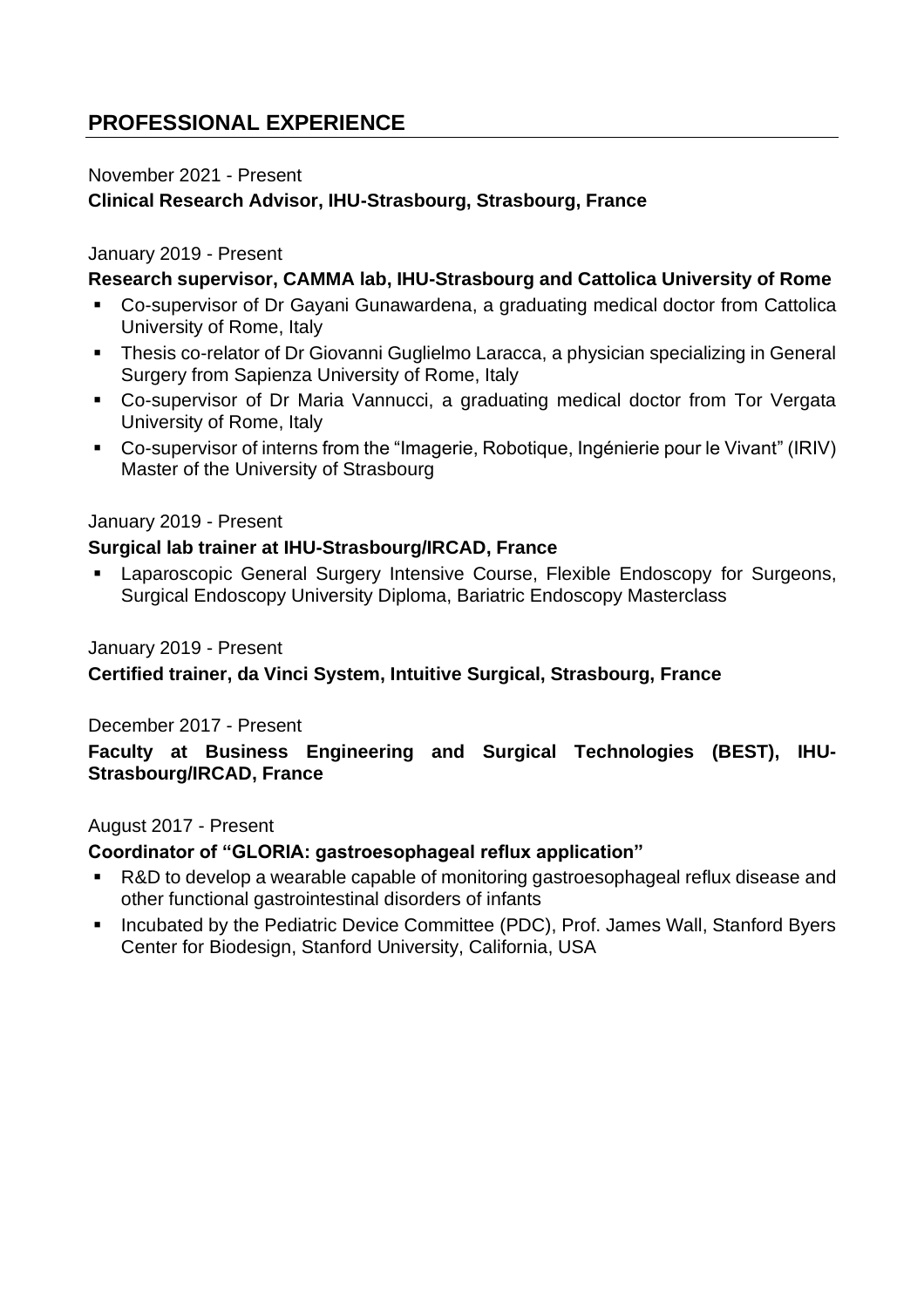# **SCIENTIFIC EXPERIENCE**

#### **Selected publications:**

- **Mascagni P.** et al. "Artificial intelligence for surgical safety: automatic assessment of the critical view of safety in laparoscopic cholecystectomy using deep learning." Annals of Surgery 2020.
- **Mascagni P.** et al. "A computer vision platform to automatically locate critical events in surgical videos: documenting safety in laparoscopic cholecystectomy." Annals of Surgery 2021.
- **Mascagni P.** et al. "Intraoperative time-out to promote the implementation of the critical view of safety in laparoscopic cholecystectomy: a video-based assessment of 343 procedures." Journal of the American College of Surgeons 2021.
- **Mascagni P.** et al. "Multicentric validation of EndoDigest: a computer vision platform for video documentation of the critical view of safety in laparoscopic cholecystectomy." Surgical Endoscopy 2022.
- **Mascagni P.** et al. "New intraoperative imaging technologies: Innovating the surgeon's eye toward surgical precision." Journal of Surgical Oncology 2018.
- **Mascagni P**, Padoy N. "OR black box and surgical control tower: Recording and streaming data and analytics to improve surgical care." Journal of Visceral Surgery 2021.
- **Mascagni P.** et al. "Democratizing endoscopic submucosal dissection: single-operator fully robotic colorectal endoscopic submucosal dissection in a pig model." Gastroenterology 2019.
- **Mascagni P.** et al. "Democratizing Flexible Endoscopy Training: Noninferiority Randomized Trial Comparing a Box-Trainer vs a Virtual Reality Simulator to Prepare for the Fundamental of Endoscopic Surgery Exam." Journal of the American College of Surgeons 2022.
- Maier-Hein L. et al. "Surgical data science–from concepts toward clinical translation." Medical image analysis 2022.

# **[PubMed indexed](https://pubmed.ncbi.nlm.nih.gov/?term=Pietro+Mascagni%5BAuthor%5D&sort=relevance) publications**

#### **Awards:**

■ Winner of BEST Innovation Course 2017, IHU-Strasbourg/IRCAD, Strasbourg, France

# **Research grants:**

- Feasibility grant for "MOSAIC for Upgraded Surgical Education (MUSE)". Co-principal investigator (PI) con Jean-Paul Mazellier, PhD. IHU-Strasbourg, France
- Innovation grant for "Image Analysis Based Intraoperative Time-Out (ABITO): An automated safety check for cholecystectomy". Co-PI with Prof. Nicolas Padoy and Prof. Bernard Dallemagne. IHU-Strasbourg, France
- Feasibility grant for "Simulation-based curriculum to prepare for the Fundamental of Endoscopic Surgery (FES) manual skills test: a randomized study comparing an analogic vs. virtual reality training platforms". Co-PI with Prof. Silvana Perretta. IHU-Strasbourg, France
- **EAES Research Grant 2018 winner for "Image Analysis Based Intraoperative Time-Out** (ABITO): An automated safety check for cholecystectomy". Co-PI with Prof. Nicolas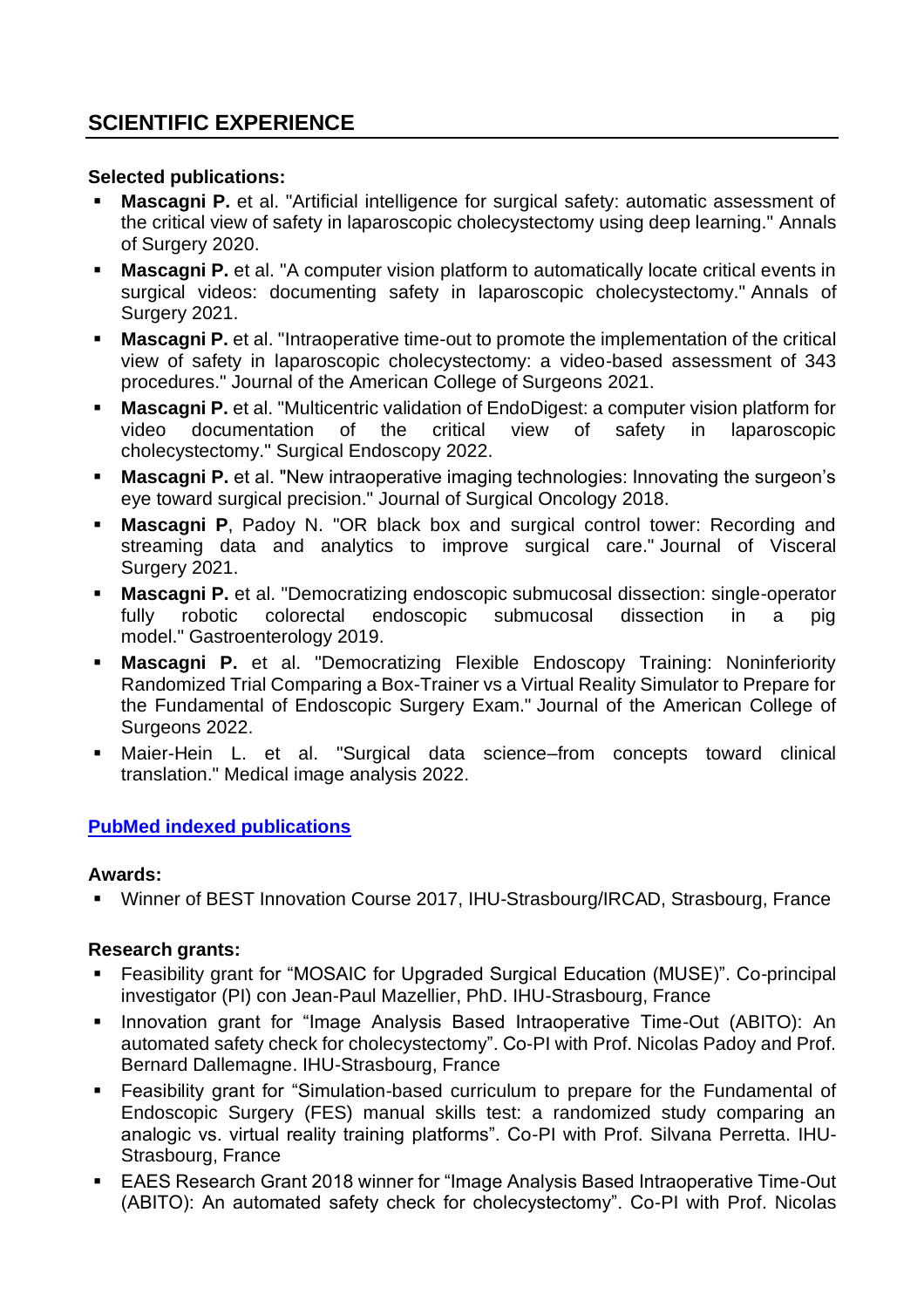Padoy

▪ Feasibility grant for "Image Analysis Based Intraoperative Time-Out (ABITO): An automated safety check for cholecystectomy". Co-PI with Prof. Nicolas Padoy and Prof. Bernard Dallemagne. IHU-Strasbourg, France

# **Selected invited lectures**:

- "Imaging analysis for automatic localization of critical events in surgical videos", 50<sup>th</sup> Congress of Korean Society of Endoscopic & Laparoscopic Surgeons (KSELS), Daegu, Korea, 2022
- "SAGES Critical View of Safety Challenge", 2022 SAGES Annual Meeting in Denver, Colorado
- "AI based intraoperative cognitive aids for bile duct injury prevention" 2022 Wintermeeting, EAES, Barcelona, Spain
- "AI for training: What can we learn from surgery?" EndoscopyOnAir, 2022
- "How to get started with Surgical AI", WebSurg & IRCAD, Strasbourg, France, 2021
- "CONDOR: Connected Optimize Network & Data in Operating Rooms", Surgical Data Science II International Workshop, June 2019, Rennes, France

# **Scientific societies:**

- Global Surgical AI Collaborative (GSAC)
	- o Co-founder and Chief Scientific Officer
- European Association for Endoscopic Surgery (EAES)
	- o Elected young member of the Technology Committee
- Society of American Gastrointestinal and Endoscopic Surgeons (SAGES)
	- o Invited member of the Surgical Data Science Task Force and the AI Task **Force**
- Association for Surgical Education (ASE)
	- o Invited member of the AI Task Force
- Società Italiana Chirurgia Endoscopica e Nuove Tecnologie (SICE)

# **Organization of scientific meetings:**

- General Chair of International Challenge on Critical View of Safety, by Society of American Gastrointestinal and Endoscopic Surgeons (SAGES).
- Co-director and Organizer of the Surgical Data Science Summer School 2022, Strasbourg, France.
- Organizer and Program Chair of Clinical Translation of Medical Image Computing and Computer-Assisted Interventions (CLINICCAI) 2021 (Virtual) and 2022 (Singapore).
- Organizer of the Medical Image Computing and Computer-Assisted Interventions (MICCAI) workshop entitled "MULTIDIMENSIONAL & MULTIMODAL ANATOMY FOR COMPUTER SCIENTISTS" (MD.Anatomy)
- Co-leader of working group on 'Data Use', Surgical Video Data Conference, by Society of American Gastrointestinal and Endoscopic Surgeons (SAGES), Houston, USA.
- Co-organizer of the EAES Wintermeeting 2022, Barcelona, Spain.

# **Editorial activities:**